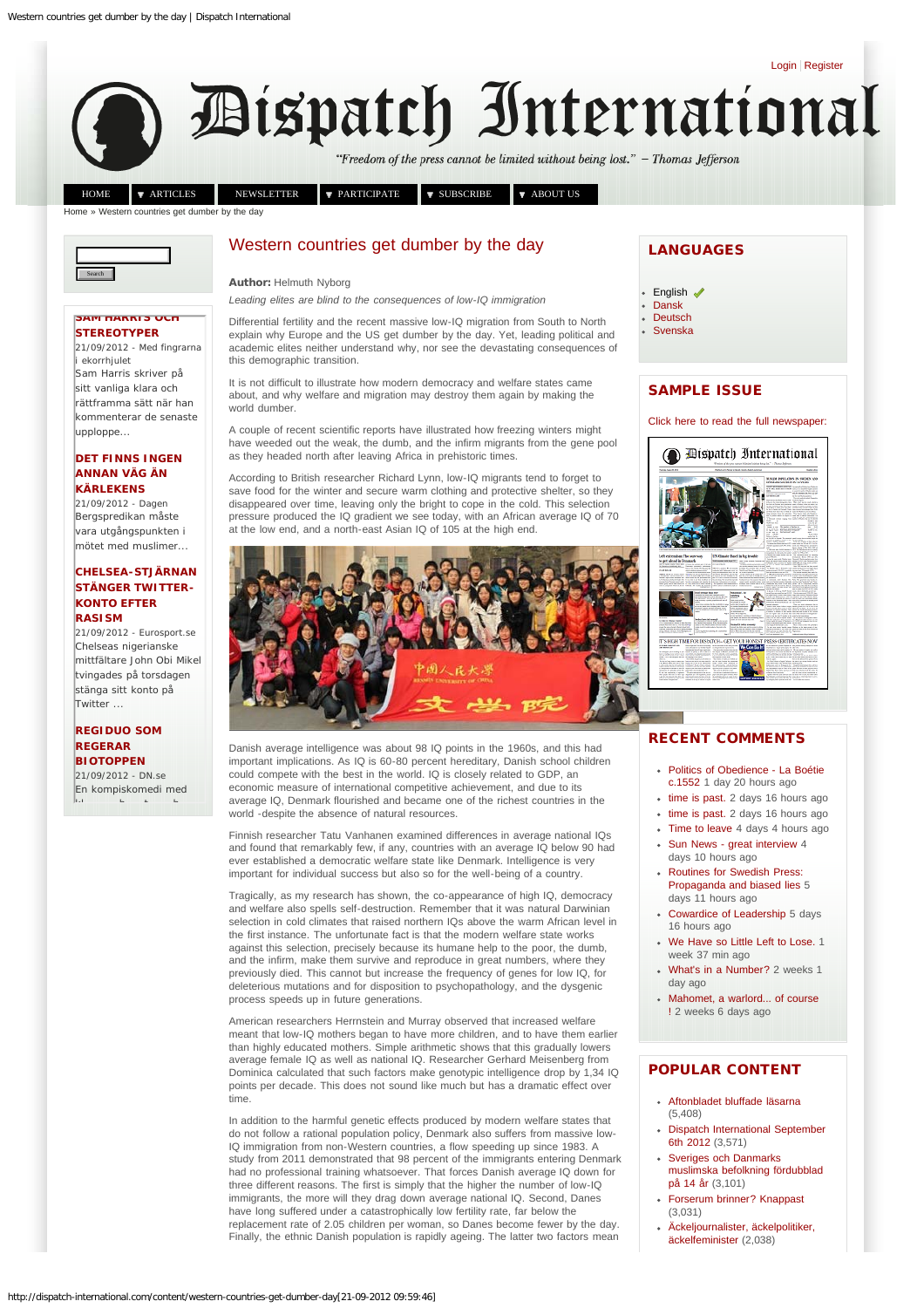that infertile ethnic Danes speed up the process of disappearing from the surface of the earth. The first factor means that fertile, generally younger, low-IQ immigrants continue to grow proportionally. Eventually they will make ethnic Danes a minority in their own country. I estimate that this happens before the end of the 21st century, at which time national Danish average IQ will have dropped by 5 points to 93 – and still going down. In this light it is worth remembering, that Finnish researcher Tatu Vanhanen was unable to find real democracies with an average IQs below 90. By approximately 2050 we may expect that non-Western immigrant children – with IQs between 75-80 – will form the majority in Danish primary schools. This is where the future is determined.

The message to take home here is that the welfare state and its low fertility work against natural selection and will make Danes a steadily dumber and receding ethnicity. Genetic decay and low IQ spell disaster for any democracy and welfare system. In fact, the harmful effects are already evident.

Where Danish school children could previously compete with the best in international analyses of achievement, like the PISA studies, they have now dropped deep down the scale. Tom Teasdale and David Owen of the University of Copenhagen's psychology department have found that the intelligence of Danish conscripts continued to rise since the 1950s, but around the turn of the millennium IQ had declined by 1.5 IQ points. Norwegian and British researchers observe similar downward trends. An increasing proportion of children now leave primary school without a certificate. Many immigrant children leave school as functional illiterates or drop out from later educational programs. Many never get a job, according to official statistics.

At a more general level, Gerhard Meisenberg from Dominica has estimated that a drop of 5 IQ points means a drop of 35 percent in GDP. According to my own research, a dramatic downsizing of the Danish economy will occur around the year 2070. This alone puts the very existence of the Danish welfare state at risk.

The sad situation is not unique for Denmark. Actually it is worse in Sweden. Not only has Sweden had more immigrants from non-Western countries than Denmark, but leading politicians even encourage further immigration. The first signs of an imminent catastrophe are already there. In many Swedish counties the social expenses to support non-Western immigrants and their children in need have exploded. For example, in Wexsjö, foreign born consume 23.5 times more money from the state than ethnic Swedes, and this is probably only the beginning. In all large Swedish towns ethnic Swedes are estimated to become a minority by 2050. A large city like Malmö is already close.

The demographic situation is still worse in Great Britain. Right now only 20 percent of all children born in London are offspring of the dwindling group of ethnic Brits, whereas the remaining 80 percent are from fertile immigrants. Clearly, non-Westerners are taking over Britain at exponential speed, that is, by doubling their number per time interval. Few people understand the dire consequences of exponential growth, but they will soon see a hard demonstration before their own eyes.

The bleak situation is characteristic of the rest of Europe too, perhaps with Eastern Europe as an exception. In the 14 largest German cities, every second child comes from a migrant family. Ethnic Europeans will soon be wiped out of their own countries by this ever-expanding colossal demographic transition. Their national average IQs go down in the process, and when an average national IQ of 90 is reached, down go also their democracies and welfare. This also happens to European-Americans in the US.

Yet, the subject is taboo almost everywhere. A scientific analysis of the Swedish situation was sent to all large newspaper in the country but not one dared take up the subject. Absolute Swedish silence, you can say. The European peoples have never been asked by their leading political and academic elites if this is what they want and the international agreements block any attempt to change this state of affairs.

Another largely neglected aspect of immigration from non-Western countries into Northern Europe is the following: The low intelligence of African migrants (average IQs between 68 and 75) will not only drag drown, say, Danish IQ, but also constitutes an inexcusable brain drain from non-Western countries, where intelligent people are badly needed. An unknown number of migrants may have higher than average IQ for their country. This makes both the non-Western and the Western countries dumber, and everybody looses.

To sum up, not only Denmark but Europe and the US get dumber by internal dysgenic decay and by northbound mass-immigration. This will have catastrophic consequences for Western democracy and welfare, but non-Western countries will also suffer.

Unfortunately, most ruling (left- or right-oriented) Western leaders are not only seriously misguided by the illusion of equality but also blatantly ignorant of biological realities, so they can't see the elephant in the room. They eventually will, but that will be beyond the point of no return. By then they have already irreparably damaged the basic premise for the existence of a democratic welfare state: An average national IQ above 90.

One may wonder how they can be held responsible for this crime against democracy and humanity.

*Helmuth Nyborg is professor emeritus of developmental psychology, University of Aarhus, Denmark*

[Log in](http://dispatch-international.com/user/login?destination=node/432%23comment-form) or [register](http://dispatch-international.com/user/register?destination=node/432%23comment-form) to post comments | [Dansk](http://dispatch-international.com/da/content/vestlige-lande-dummere-dag-dag) | [Deutsch](http://dispatch-international.com/de/content/mit-jedem-tag-werden-die-nationen-des-westens-d%C3%BCmmer) | [Svenska](http://dispatch-international.com/sv/content/v%C3%A4stv%C3%A4rlden-blir-dummare-f%C3%B6r-varje-dag)

[I demokratins tjänst](http://dispatch-international.com/sv/content/i-demokratins-tj%C3%A4nst) (1,957)

- [Den svenska grundlagen](http://dispatch-international.com/sv/content/den-svenska-grundlagen-%C3%A4ndrades-i-hemlighet) [ändrades i hemlighet](http://dispatch-international.com/sv/content/den-svenska-grundlagen-%C3%A4ndrades-i-hemlighet) (1,409)
- [Muslim Population in Sweden and](http://dispatch-international.com/content/muslim-population-sweden-and-denmark-doubled-14-years) [Denmark Doubled in 14 Years](http://dispatch-international.com/content/muslim-population-sweden-and-denmark-doubled-14-years) (1,372)
- [Live blogging complete:](http://dispatch-international.com/content/live-blogging-complete-demonstrations-stockholm) [Demonstrations in Stockholm](http://dispatch-international.com/content/live-blogging-complete-demonstrations-stockholm) (1,343)
- [Venstreekstremisme: en sikker](http://dispatch-international.com/da/content/venstreekstremisme-en-sikker-karrierevej-i-danmark) [karrierevej i Danmark](http://dispatch-international.com/da/content/venstreekstremisme-en-sikker-karrierevej-i-danmark) (1,312)
- [När sanningen stör journalistiken](http://dispatch-international.com/sv/content/n%C3%A4r-sanningen-st%C3%B6r-journalistiken) (1,278)
- [Swedish Journalists' Worst](http://dispatch-international.com/content/swedish-journalists-worst-nightmare-truth) [Nightmare: The Truth](http://dispatch-international.com/content/swedish-journalists-worst-nightmare-truth) (1,136)
- [Geert Wilders: Offener Brief an](http://dispatch-international.com/de/content/geert-wilders-offener-brief-cecilia-malmstr%C3%B6m) [Cecilia Malmström](http://dispatch-international.com/de/content/geert-wilders-offener-brief-cecilia-malmstr%C3%B6m) (1,075)
- [Når sandheden forstyrrer](http://dispatch-international.com/da/content/n%C3%A5r-sandheden-forstyrrer-journalistikken) [journalistikken](http://dispatch-international.com/da/content/n%C3%A5r-sandheden-forstyrrer-journalistikken) (1,003)
- [Geert Wilders: Åbent brev til](http://dispatch-international.com/da/content/geert-wilders-%C3%A5bent-brev-til-cecilia-malmstr%C3%B6m) [Cecilia Malmström](http://dispatch-international.com/da/content/geert-wilders-%C3%A5bent-brev-til-cecilia-malmstr%C3%B6m) (984)

 $\boxed{\mathbb{F}}$  [more](http://dispatch-international.com/popular/all)

# SUBSCRIBE TO RSS FEED



[Home](http://dispatch-international.com/) | [Articles](http://dispatch-international.com/content/articles) | [Newsletter](http://dispatch-international.com/civicrm/profile/create?gid=10&reset=1) | [Participate](http://dispatch-international.com/content/participate) | [Subscribe](http://dispatch-international.com/content/subscribe) | [About us](http://dispatch-international.com/content/about-us)